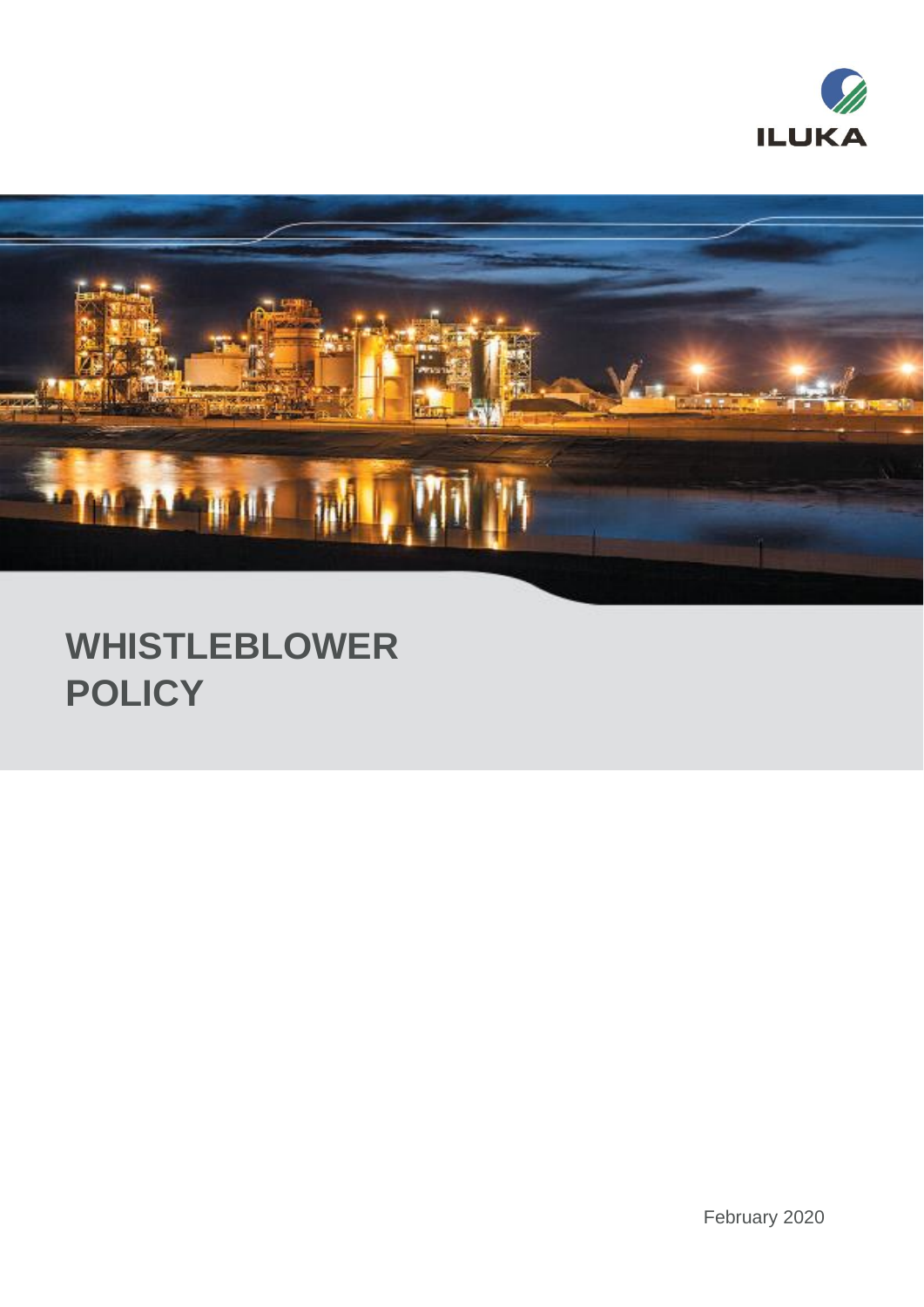

## **CONTENTS**

| 1 |  |
|---|--|
| 2 |  |
| 3 |  |
| 4 |  |
|   |  |
| 5 |  |
|   |  |
| 6 |  |
| 7 |  |
| 8 |  |
| 9 |  |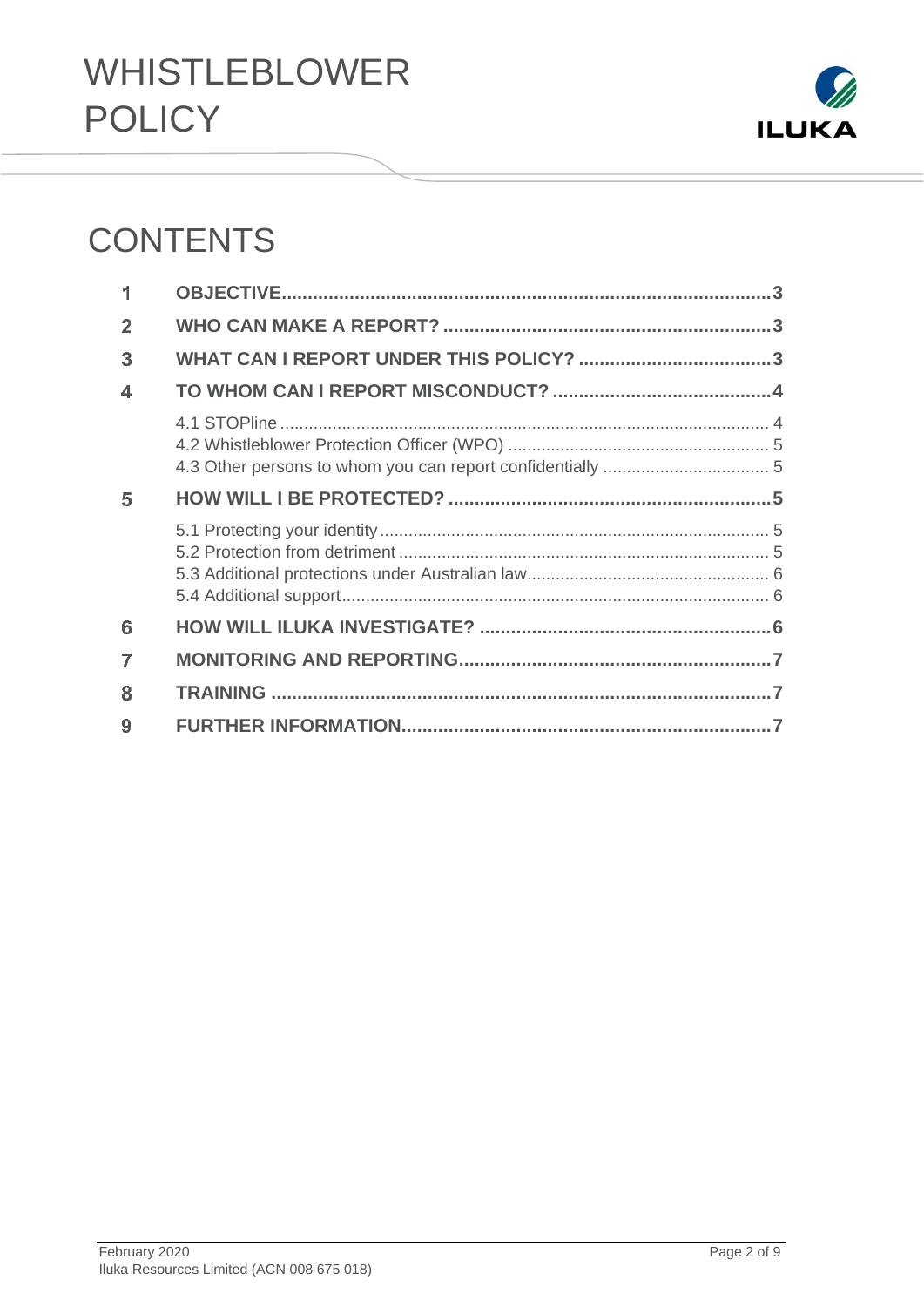

#### <span id="page-2-0"></span>**OBJECTIVE**  $\blacktriangleleft$

Iluka strongly encourages the reporting of any instances of potential or actual misconduct relating to Iluka. This Policy sets out how to report such concerns and how confidential reports will be protected.

In this Policy the word **Iluka** includes all subsidiaries except a subsidiary which has its own whistleblower policy.

This Policy is available on Iluka's public website and Iluka's intranet.

#### <span id="page-2-1"></span>**WHO CAN MAKE A REPORT?**  $2<sup>1</sup>$

Anyone can make a report under this Policy who is or has been:

- an officer, associate or employee of Iluka;
- a supplier or contractor to Iluka, whether paid or unpaid (and any employee of that supplier or contractor);

and these people's relatives or dependents (including their spouse's dependents) (referred to in this Policy as **you**).

#### <span id="page-2-2"></span> $\overline{3}$ **WHAT CAN I REPORT UNDER THIS POLICY?**

You can report any suspected or actual misconduct, or an improper state of affairs or circumstances, in relation to Iluka (**Misconduct**), including:

- breach of the company Code of Conduct, policies or the law;
- dishonest, fraudulent, corrupt or unlawful conduct or practices;
- misleading or deceptive conduct, including improper or misleading accounting or financial reporting practices;
- coercion, harassment or discrimination;
- conduct within Iluka's control which is a significant danger to the environment;
- conduct endangering the health or safety of any person;
- engaging in or threatening to engage in detrimental conduct against a person who has made a report under this Policy or is believed to suspected to have made, or be planning to make a report under this Policy (detrimental conduct is discussed further at section 5.2 below); or
- any other conduct or act which may cause significant loss (including financial and non-financial loss) to Iluka or which may otherwise be detrimental to Iluka.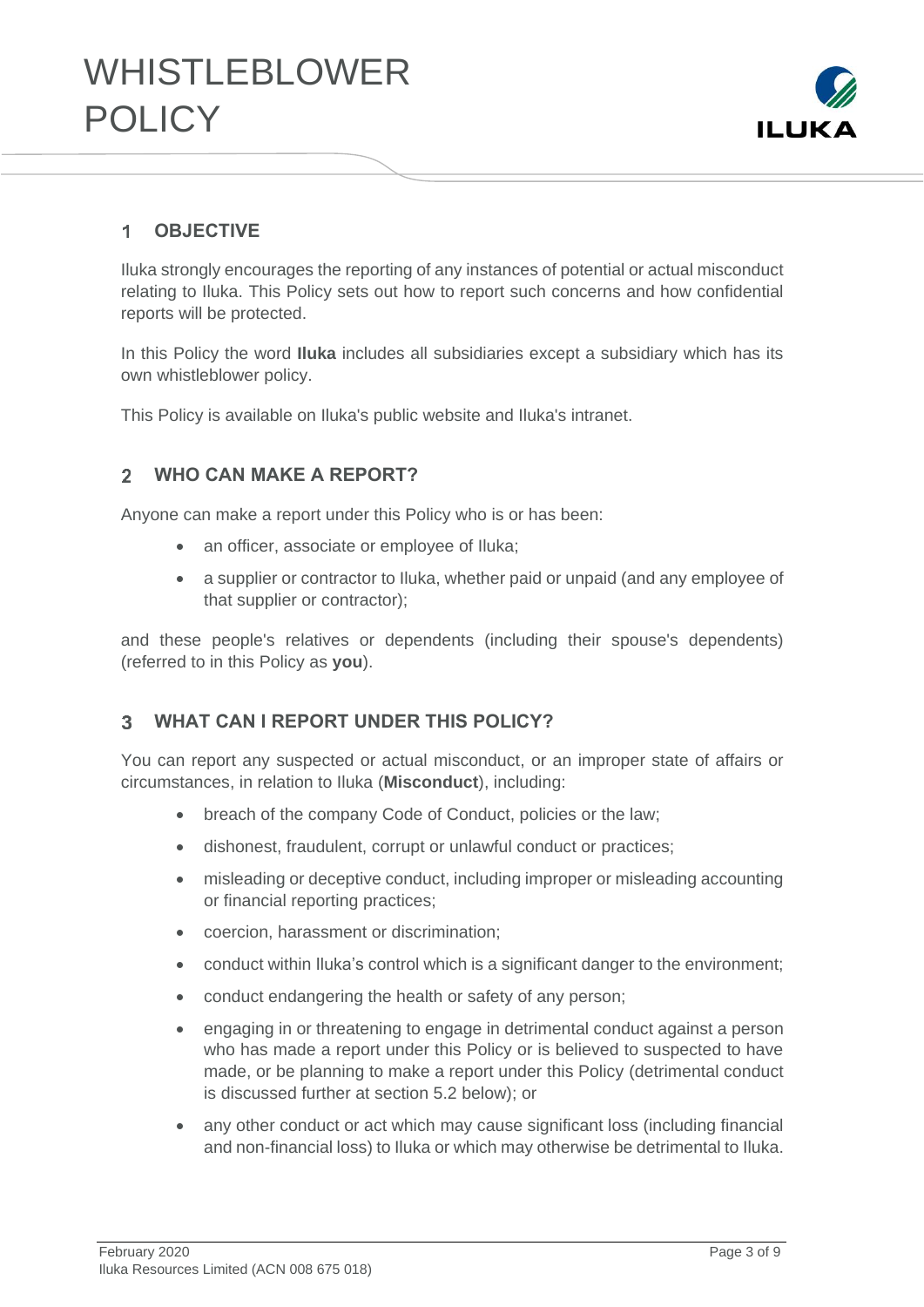

Misconduct does not include information relating to breaches of Iluka's policies and procedures (such as the Code of Conduct), which do not rise to the seriousness of misconduct described above.

Misconduct also does not generally include personal work related grievances<sup>1</sup> unless they have significant implications for the Iluka Group, represent a danger to the public or relate to breaches of specific laws. Iluka has HR procedures for raising these grievances (including the EEO, Bullying and Harassment Procedure and Grievance Procedure) and encourages employees to do so. Please see your direct manager, HR Representative or Contact Officer for guidance.

#### <span id="page-3-0"></span>**TO WHOM CAN I REPORT MISCONDUCT?**  $\blacktriangle$

For current employees, we encourage you to speak to your direct manager in the first instance or an HR Representative, outside of this Policy.

We know that sometimes you may prefer to make a report on a confidential basis or anonymously. If you do, we encourage you to use STOPline. This is the best way for Iluka to ensure your report is dealt with promptly, securely and in accordance with this Policy.

Please note that to qualify for legal protections under Australian law you must make your report *directly* to either STOPline, the people listed below, or the other people or bodies listed in **Schedule A.**

Nothing in this Policy restricts you from providing information to an appropriate government authority or seeking legal advice on your rights.

### **4.1 STOPline**

<span id="page-3-1"></span>You may make a report on a confidential basis or an anonymous report via the external independent whistle-blower service STOPline. Contact details are here: website: [https://ilukaresources.stoplinereport.com,](https://ilukaresources.stoplinereport.com/) email: [ilukaresources@stopline.com](mailto:ilukaresources@stopline.com) or phone: +61 429 450 799. STOPline operators are not associated with Iluka, and are trained specialists in dealing with whistleblower matters.

 $1$  Personal work-related grievances are grievances relating to your employment, or former employment, that have implications for you personally. Examples include interpersonal conflicts between you and another employee, decisions relating to your engagement, transfer or promotion, decisions relating to the terms and conditions of your engagement, or decisions to suspend or terminate your engagement, or otherwise discipline you. If you are unsure whether the conduct falls under this Policy as Misconduct, or alternatively is a personal work-related grievance, then you can report it under this Policy in the first instance but you may not be entitled to the protections listed in this Policy or additional legal protection.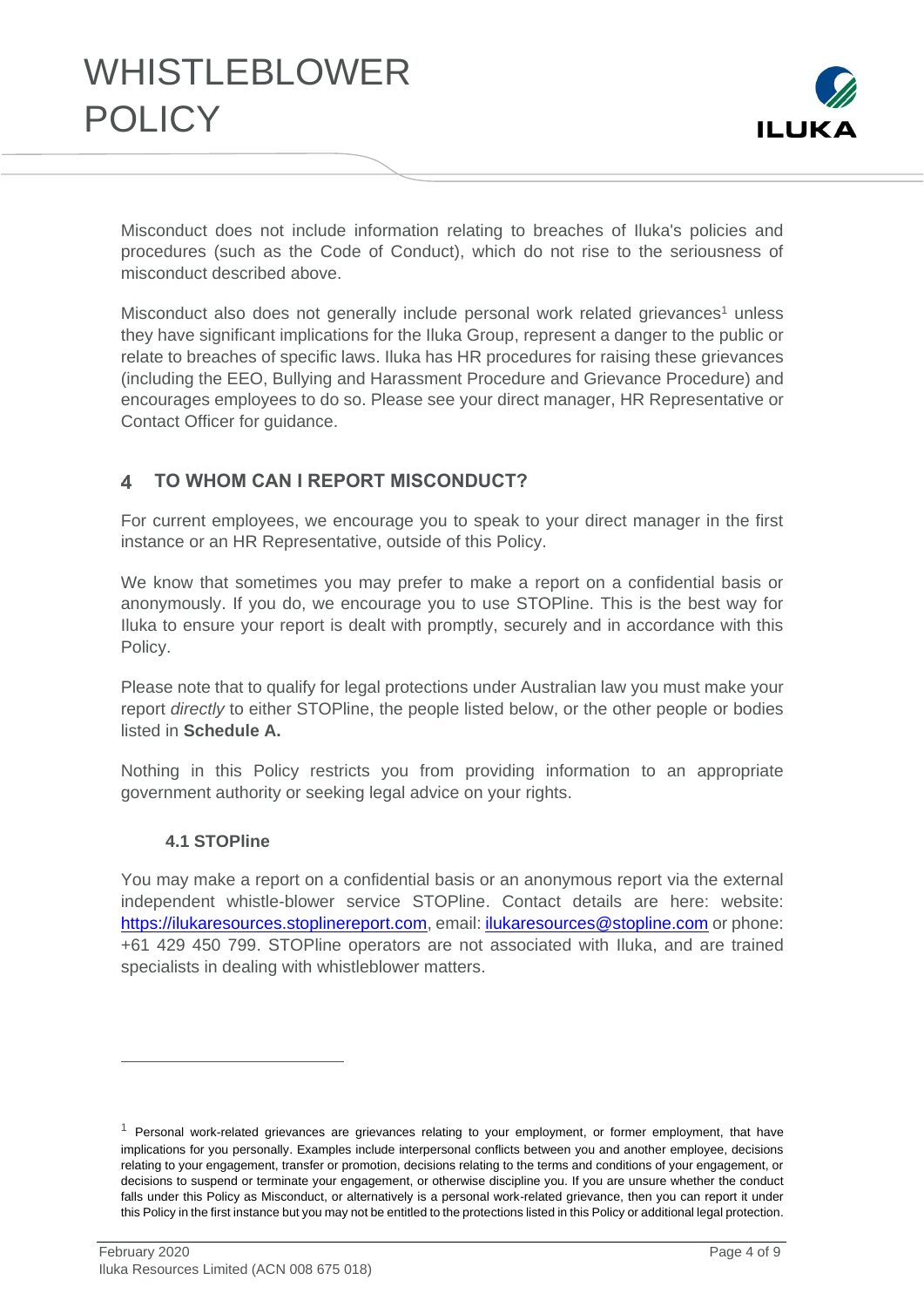

### **4.2 Whistleblower Protection Officer (WPO)**

<span id="page-4-0"></span>If you would prefer, you can also report confidentially to a Whistleblower Protection Officer **(WPO)**:

| <b>Benton Leins</b>               | Phone: +61 8 9360 4964             |
|-----------------------------------|------------------------------------|
| <b>Business Risk Manager</b>      | Email: Benton.Leins@iluka.com      |
|                                   |                                    |
| <b>SRL: Zyna Cole</b>             | Phone: +232 7680 1413              |
| <b>SRL Internal Audit Manager</b> | Email: Zyna.Cole@sierra-rutile.com |

#### <span id="page-4-1"></span>**4.3 Other persons to whom you can report confidentially**

You may also report confidentially to:

- the General Counsel and Company Secretary (**General Counsel**);
- an Executive team member:
- a Board member of a Group entity;
- a member of internal audit or external auditors conducting an audit of Iluka; or
- if the report relates to a tax matter, a registered tax agent or BAS agent engaged by Iluka.

#### <span id="page-4-3"></span><span id="page-4-2"></span>5 **HOW WILL I BE PROTECTED?**

#### **5.1 Protecting your identity**

If you make a report on a confidential basis, Iluka will ensure your identity is not disclosed unless you give your consent or disclosure is allowed or required by law.

If necessary in order to investigate your report, Iluka may disclose information (other than your identity) that is likely to lead to someone identifying you, but it will take all reasonable steps to reduce the risk you will be identified as a result of the disclosure.

We will ensure that all materials relating to your report are stored securely and access to information relating to your report will be limited to those directly involved in managing and investigating the report.

### **5.2 Protection from detriment**

<span id="page-4-4"></span>The Group does not tolerate any detrimental conduct to another person because of a belief or suspicion that the person has made, may have made, or could make a confidential report under this Policy.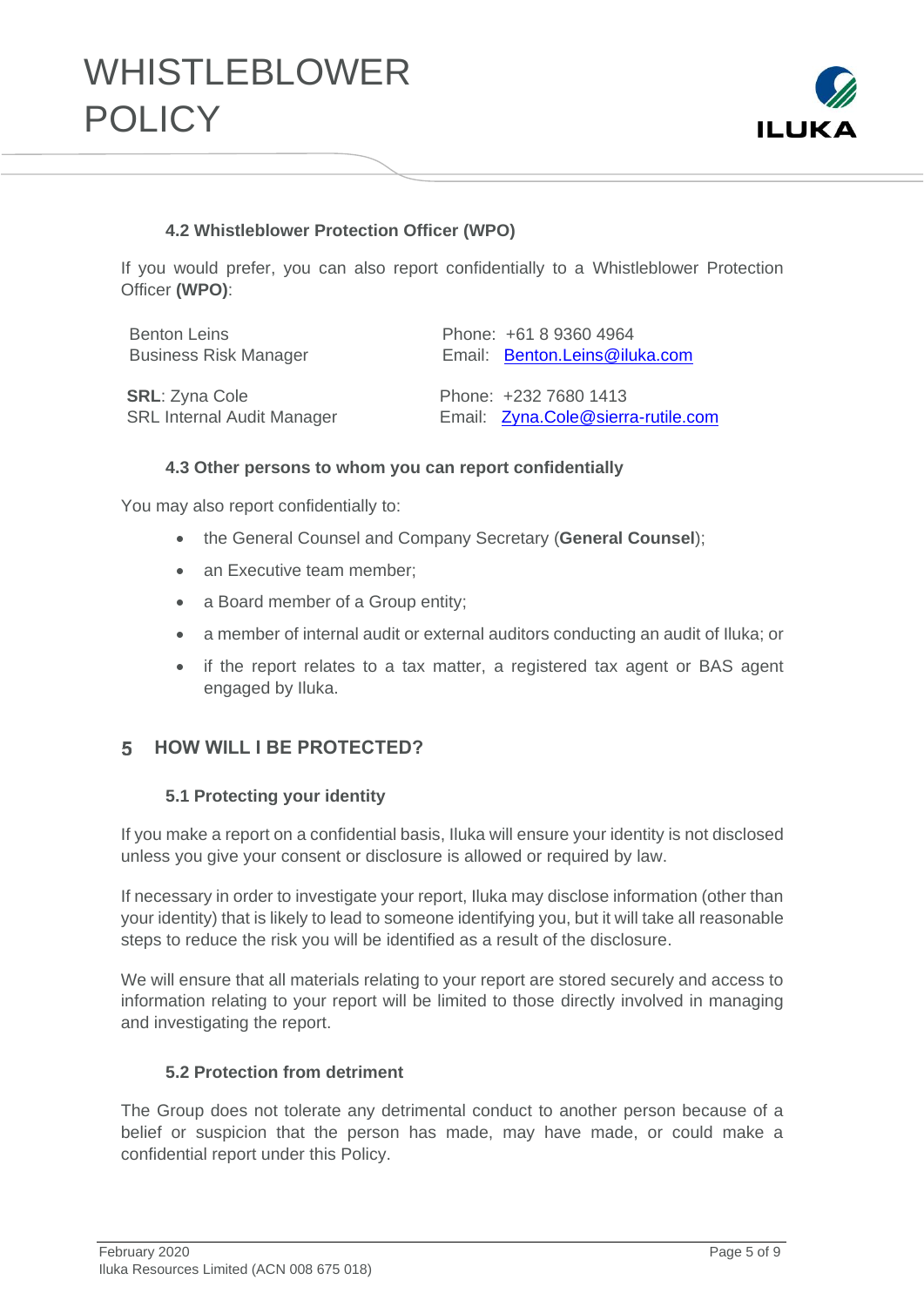

**Detrimental conduct** includes discrimination, harassment, intimidation, dismissal, demotion, causing physical or psychological harm or personal or financial disadvantage to a person and damaging a person's property.

Anyone who believes they, or someone else, has been subject to detrimental conduct because of a report of Misconduct should report the matter through STOPline or to the WPO immediately.

### **5.3 Additional protections under Australian law**

<span id="page-5-0"></span>Under Australian law you may be entitled to additional legal protections. See Schedule A.

### **5.4 Additional support**

<span id="page-5-1"></span>The Group may provide additional support to you. The WPO will assess the need for additional support with you (unless you have reported anonymously) and take the steps necessary to provide that support.

The appropriate support will vary on a case by case basis, but may include:

- monitoring and managing the people and environment in which the Misconduct is allegedly occurring;
- temporarily changing working arrangements or places of work; and
- providing counselling or other assistance services.

#### <span id="page-5-2"></span>**HOW WILL ILUKA INVESTIGATE?**  6.

All reports under this Policy are assessed by the WPO, and a timely decision will be made about whether it is appropriate to investigate.

Any investigation will be conducted objectively and fairly, in accordance with the confidentiality requirements in section [5,](#page-4-2) and otherwise as is appropriate having regard to the nature of the report. All employees and contractors must cooperate fully with any investigations and keep investigations confidential.

Where it is appropriate, persons to whom your report relates will be informed of the issues, and will be treated fairly including being given a chance to respond to any allegations made against them.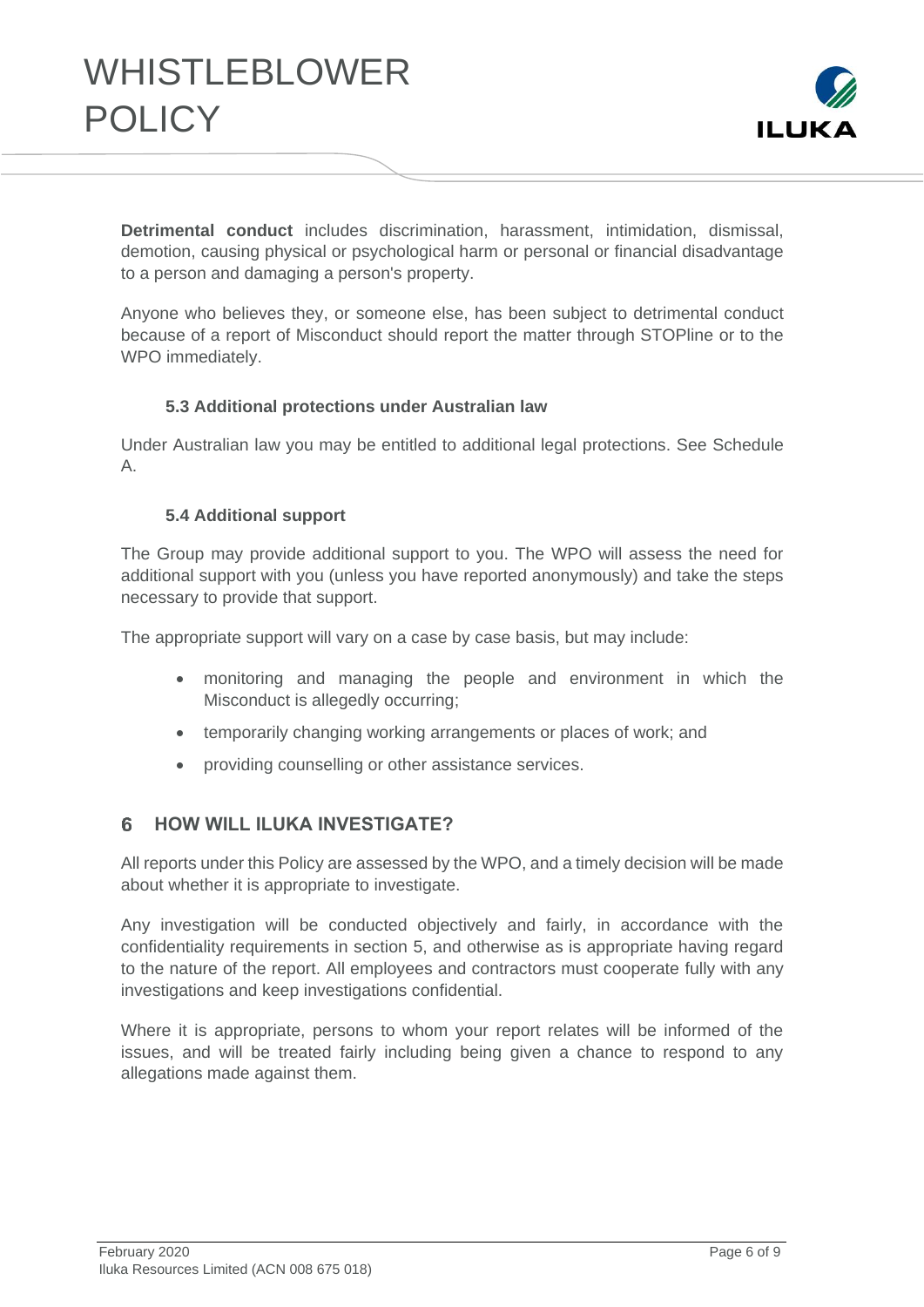

Investigations are overseen by the General Counsel. The choice of investigator will depend on the nature of the report but will always be someone independent to the subject matter of the investigation. If the matter relates to the General Counsel, the General Counsel will not be involved in the investigation process. The below diagram sets out the general steps for investigations.



Where possible and appropriate, you will be informed of the outcome of your report (subject to privacy and confidentiality considerations). You must maintain the confidentiality of all such reports.

#### <span id="page-6-0"></span> $\overline{7}$ **MONITORING AND REPORTING**

Compliance with this Policy will be monitored on an ongoing basis and biannual reports will be made to the Audit and Risk Committee about the operation of this Policy, including information on the number and type of disclosures, action taken and the outcome of any investigations (subject to privacy and confidentiality considerations). This Policy will be reviewed every 2 years to ensure it is operating effectively and determine whether any changes are required.

#### <span id="page-6-1"></span> $\mathbf{R}$ **TRAINING**

All employees will receive training on this Policy. All Iluka people listed in section [4](#page-3-0) who may receive an anonymous or confidential report will also receive additional training on their obligations under this Policy.

#### <span id="page-6-2"></span> $\overline{q}$ **FURTHER INFORMATION**

For further information on this policy contact a Whistleblower Protection Officer.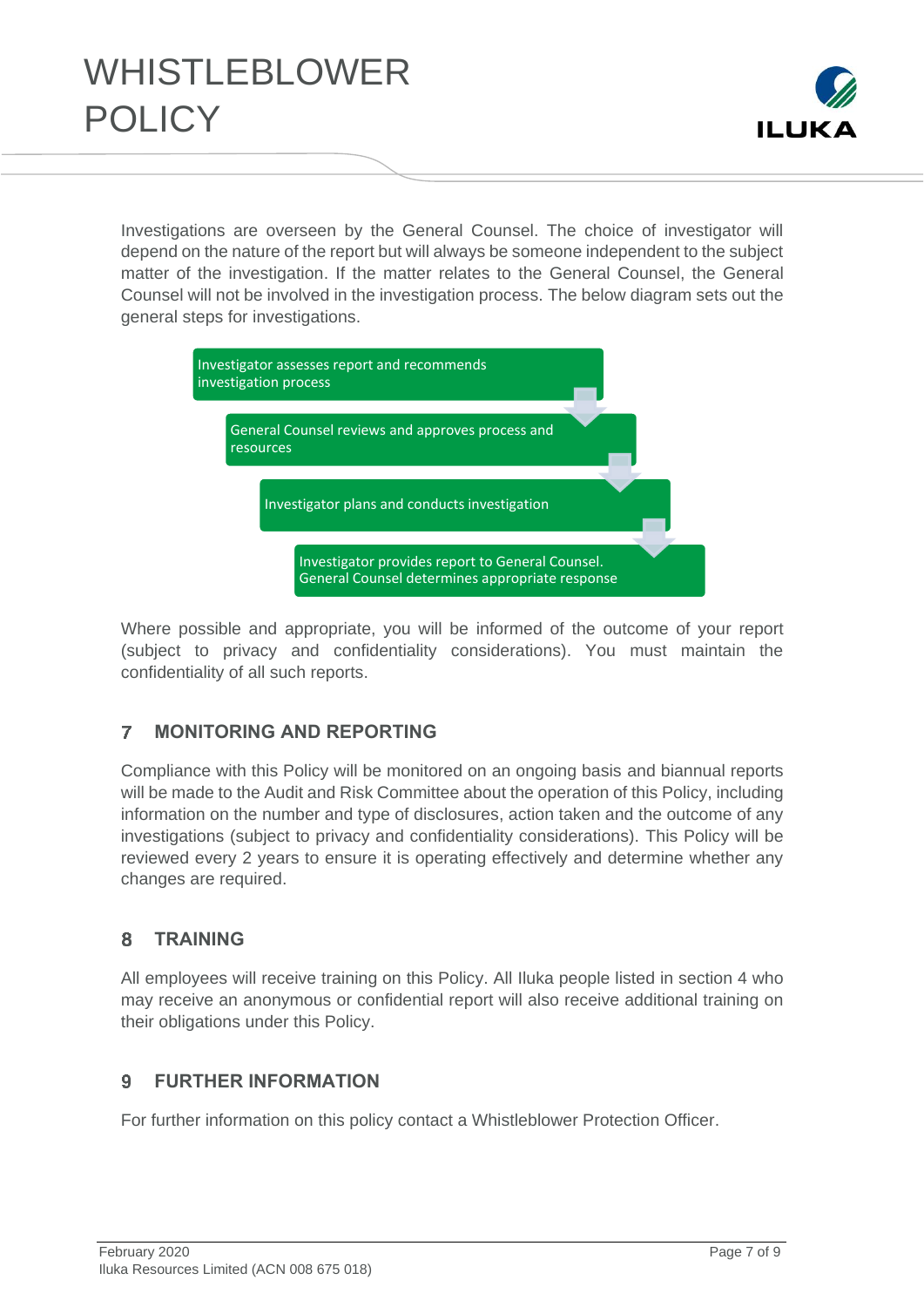

### **SCHEDULE A – ADDITIONAL PROTECTIONS UNDER AUSTRALIAN LAW**

### **1. Legal Protections**

Where certain criteria are met (see Item 2 below), then under Australian law you are entitled to the following legal protections (in addition to the other protections outlined in this Policy):

| <b>Protection</b>                           | <b>Consequences</b>                                                                                                                                                                                                                                                                                                                                                  |  |  |
|---------------------------------------------|----------------------------------------------------------------------------------------------------------------------------------------------------------------------------------------------------------------------------------------------------------------------------------------------------------------------------------------------------------------------|--|--|
| Protection of                               | It is illegal to disclose your identity without your consent, except when:                                                                                                                                                                                                                                                                                           |  |  |
| confidentiality                             | disclosure is made to ASIC, APRA or a member of the Australian<br>$\bullet$<br>Federal Police, or if the report relates to a tax matter, the<br>Commissioner of Taxation; or                                                                                                                                                                                         |  |  |
|                                             | disclosure is made to a lawyer in order to obtain legal advice or<br>$\bullet$<br>representation in relation to the operation of these protections.                                                                                                                                                                                                                  |  |  |
|                                             | It is also illegal to disclose information (other than your identity) that is likely to<br>lead to someone identifying you without your consent, unless disclosure is made<br>to the above persons or bodies or it is reasonably necessary to effectively<br>investigate the report and all reasonable steps are taken to reduce the risk you<br>will be identified. |  |  |
| Protection from<br>detriment                | It is illegal to engage in, or threaten to engage in, detrimental conduct (as<br>described at section 5.2 of this Policy) against you because you (or any other<br>person) has raised, may have raised, proposes to raise or could raise a concern.<br>If you are subject to detrimental conduct, you may be entitled to compensation<br>or another remedy.          |  |  |
|                                             | You may also be entitled to other legal protections, including:                                                                                                                                                                                                                                                                                                      |  |  |
| Immunity from<br>some types of<br>liability | protection from civil, criminal or administrative legal action for<br>making a report;                                                                                                                                                                                                                                                                               |  |  |
|                                             | protection from contractual or other remedies being sought<br>$\bullet$<br>against you on the basis that you made a report;                                                                                                                                                                                                                                          |  |  |
|                                             | the information you provide may not be admissible in evidence<br>$\bullet$<br>against you in legal proceedings; and (unless you have provided<br>false information).                                                                                                                                                                                                 |  |  |

These protections will be available to you even if you report anonymously or your report turns out to be incorrect.

### **2. Criteria**

You are only entitled to the legal protections outlined in Item 1 of this Schedule if the following criteria are met:

• your report relates to Iluka's Australian operations or conduct occurring in Australia;